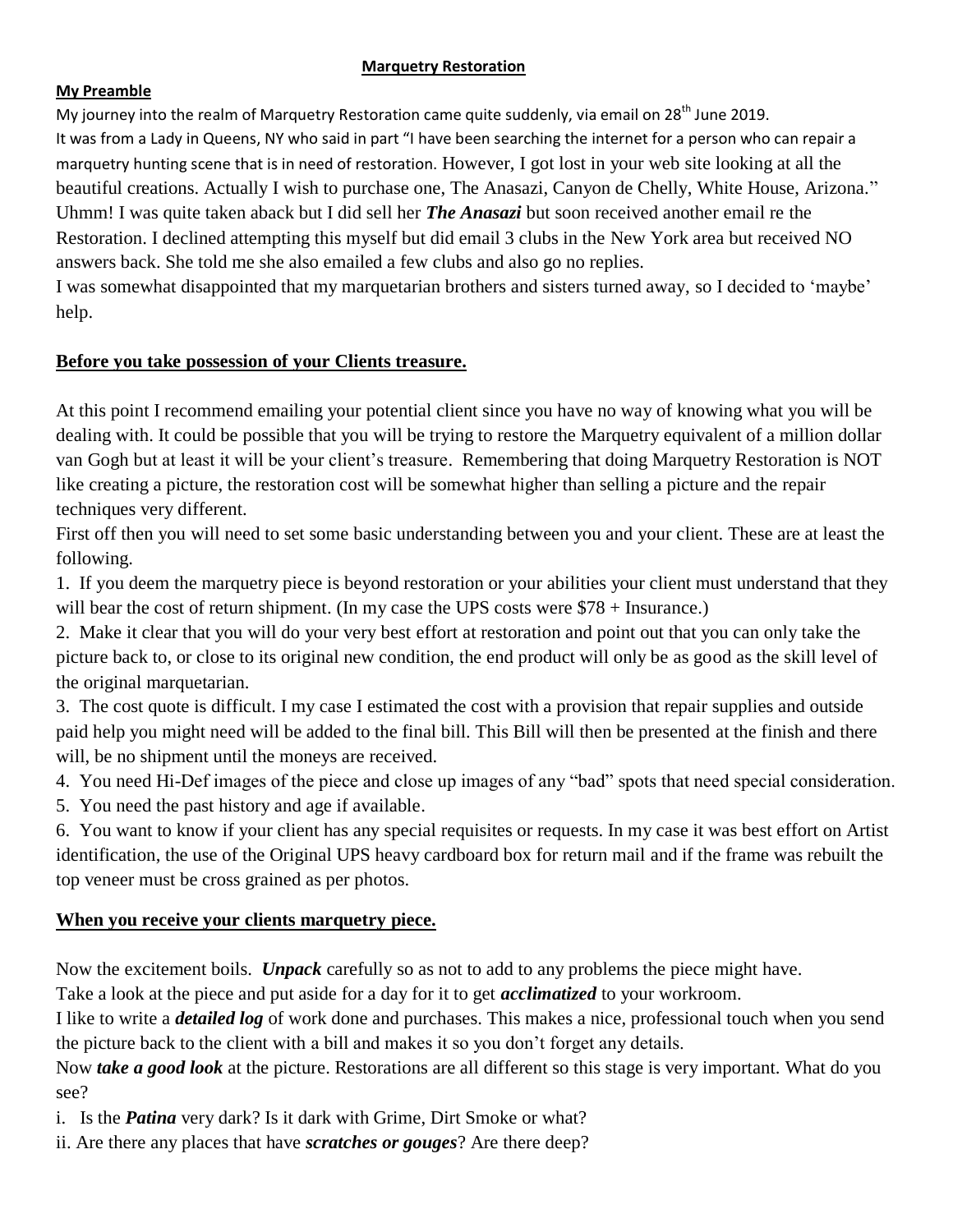- iii. Are there any *missing pieces or voids* on the Picture?
- iv. What glues or building *techniques* were used?
- v. What was the *finish* used.
- vi. Do you see any *Mold or Fungus*?
- vii. What is the *condition of the Border or Frame* used?



Although there are many techniques that are a needed to effect different Restorations I can only show you what I did. So the Original Image as received from the client is shown at right, with just two of the others below. I was in email contact with my client throughout the restoration.



#### **This section tells the client to accept my suggests on restoration and possible changes before I start.**

My first impression was that I could do something with this piece. I suggested that the Frame must be scrapped since it fell of the picture and the nails that held it on were mostly gone.

My second suggestion was that I will use Polyurethane Gloss as a finish on the new Frame and back panel but to avoid what I call the Disney affect I will use Satin on the picture itself.

The client wanted the cross grain on the new Frame but I said that I cannot do a cross grain and also mold it to an Ogee Curve. To understand what I mean by cross grain look at the frame on either the Original picture or Tree Branch above. I said I will make a new frame using ¼" pine molding and veneer it with Walnut. This I could probably cross grain the visible top plane of the New Frame.

I mentioned there will be some Supplies to buy namely Varnish, Sanding Sealer, Corner Molding and Contact cement etc. for the frame veneer. I also mentioned that I will NOT ship it until the summer heat here is Arizona gets into the low 90's. It was 110 deg F when I was doing most of the work.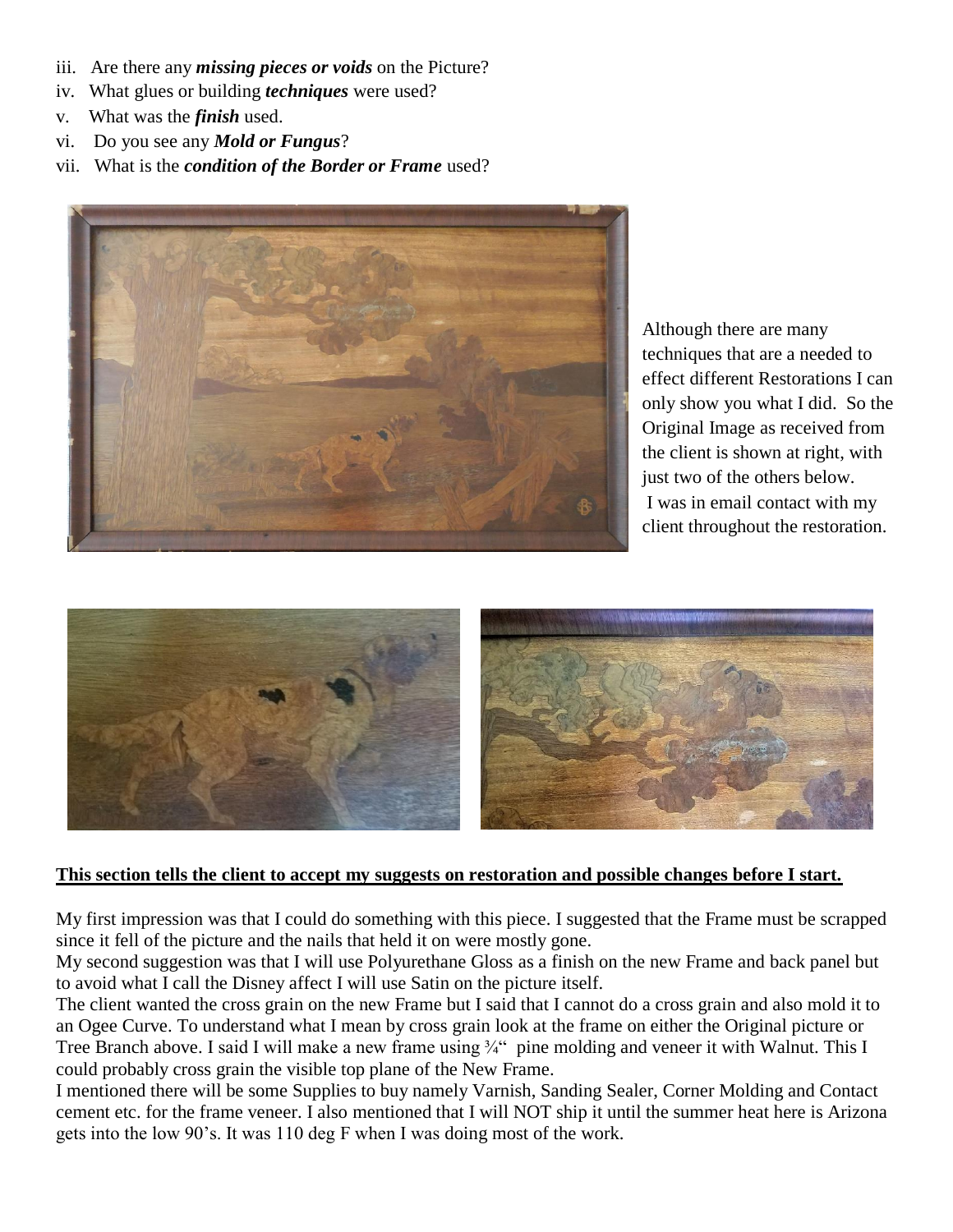OK we have now and understanding between me and the client.

## *First the Picture*:

I noticed that the picture was slightly bowed along the length probably due to age.

I decided to work on the Patina to see what was underneath. Since this was old and bought from an Antique dealer I did not know how much Veneer I have left or how uniform the thickness was across the picture. I decided to use a scraper to gently scrape away the gloom. I use a single sided safety razor for most of my scraping needs. Otherwise I use an Exacto knife with a curved blade for heavier scrapping. Scraping by the way I use extensively when I am making marquetry pieces. I really lucked out as the dirt came off very easily. I would suggest that the grime was hearth or cigarette smoke. I needed 220 sandpaper carefully get the scratches out that you can see in the tree truck and I used a combination of Scraping and sandpaper to remove the mold. There were three places that I again lucked out on and these were the light yellow blobs just underneath the mold in the tree branches. I am so glad that these were not holes through the veneer showing the substrate or in this case the plywood base. I sanded the whole thing up-to 600 grit. It looked very clean. See image at left. I put blue tape all around to cover the area where I wanted to eventually glue this to the frame. So, at this point since I didn't want to seal and varnish this piece yet I put one (1) cost of sanding sealer then put it aside to "rest".

# *Secondly the Back of the Picture:*

Scraped and lightly sanded the back and it came up beautiful. A few coats of Sanding Sealer and it was ready for the Polyurethane Varnish*.*

## *Now the Frame:*

Using our woodshop Chop Saw I made a regular bevel cornered Frame using the  $\frac{3}{4}$ " Corner Molding. I cut the required  $3'4''$  outside edge pieces and  $\frac{1}{4}$ " sides, other than the frame top, out of Walnut veneer and using contact cement managed to complete this in a couple of days.

For the Cross-Veneer on the top, I cut strips allowing a ¼" overlap and using the contract-cement I glued them on. It turned out terrible since I must have gotten sloppy with the cement and there was dried cement marks along the top that would impair the varnish finish. I removed the top cross-veneer from the frame and started again. That was easy to say. It took me all day to break the Contact Cement bond and sand and scrape the surface flat again.

I cemented a new set of Walnut Cross-Veneer strips to the top and let it cure for a time. After turning the frame over onto its face I trimmed off the overlap in the standards way using a scalpel and all should have been perfect. It would have been if the grain was lengthwise but …..

On the frame top I noticed very small, but annoying chips on the outer edges. I took the Cross-Veneer off again and sanded flat. That was another day. Talk about frustration.

I decided to study why the minute chips came on the edges. Using a test piece it turned out that the 'enter point' my scalpel cut was perfect with no chips observed, but where the blade came out it produced the chips. This time I cut another set of Cross-Veneer only this time I made them with NO overhang so there would be no trimming and also made sure that I remembered which were the 'enter points' side of the Veneer strips after cutting them out. It was obvious after cementing these on to the frame with the 'enter points' upwards, my research paid off. The Veneer covering the frame was perfect.

I sanded the whole frame and used sealer everywhere except on the edge that I will be gluing it to the picture. After a few coats of sanding sealer, I applied a few coats of Wipe on Polyurethane Gloss and it looked great. I applied a couple of coats of Gloss Wipe on Polyurethane to the Back of the Picture and a couple of coats of SATIN Wipe on Polyurethane to the Picture.

At this point I used Titebond II to glue the Picture into the new Frame and used 4 clamps at each corner to take